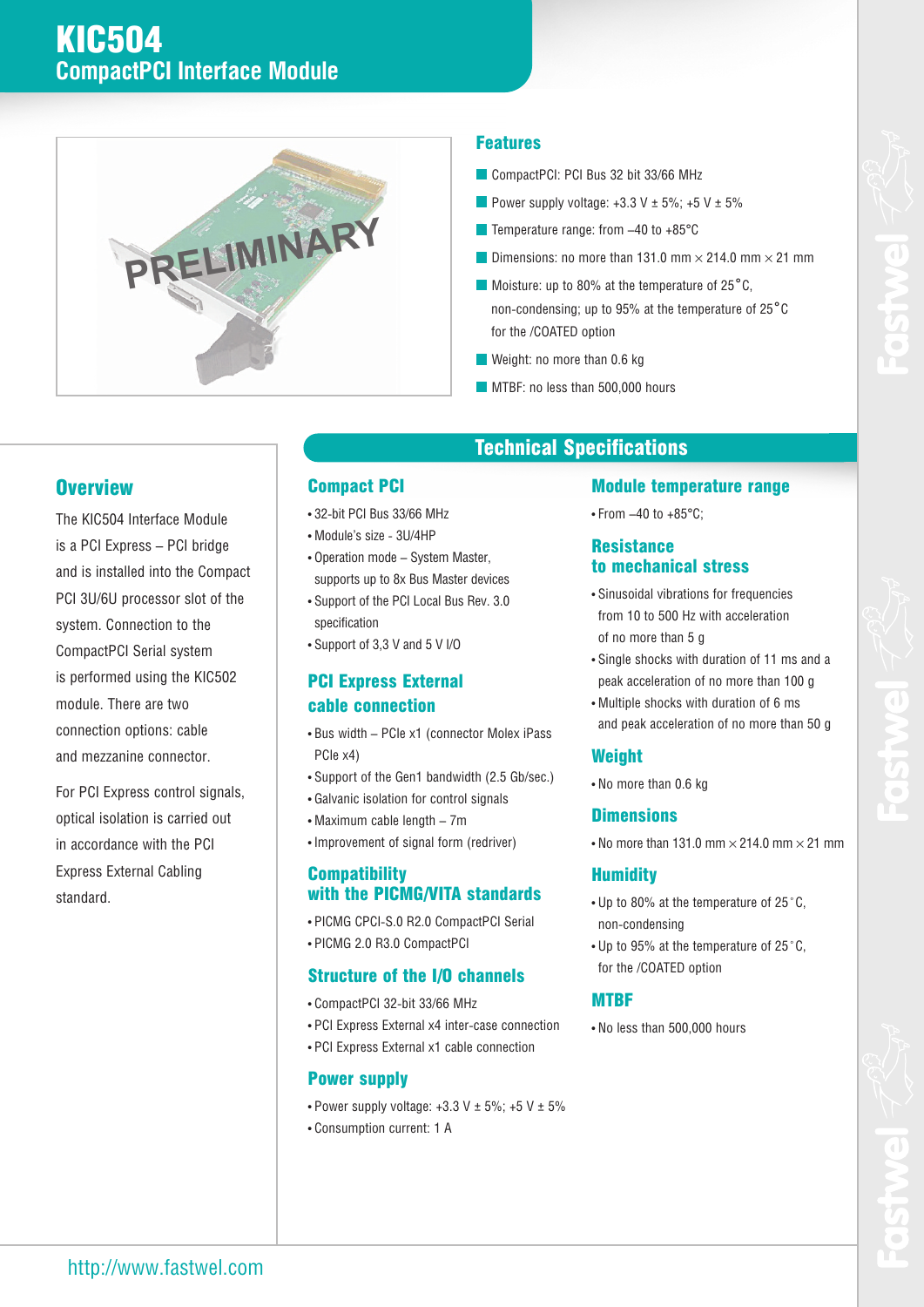## **KIC504 CompactPCI Interface Module**

## **Block Diagram**



Fosty

**OSTW** T